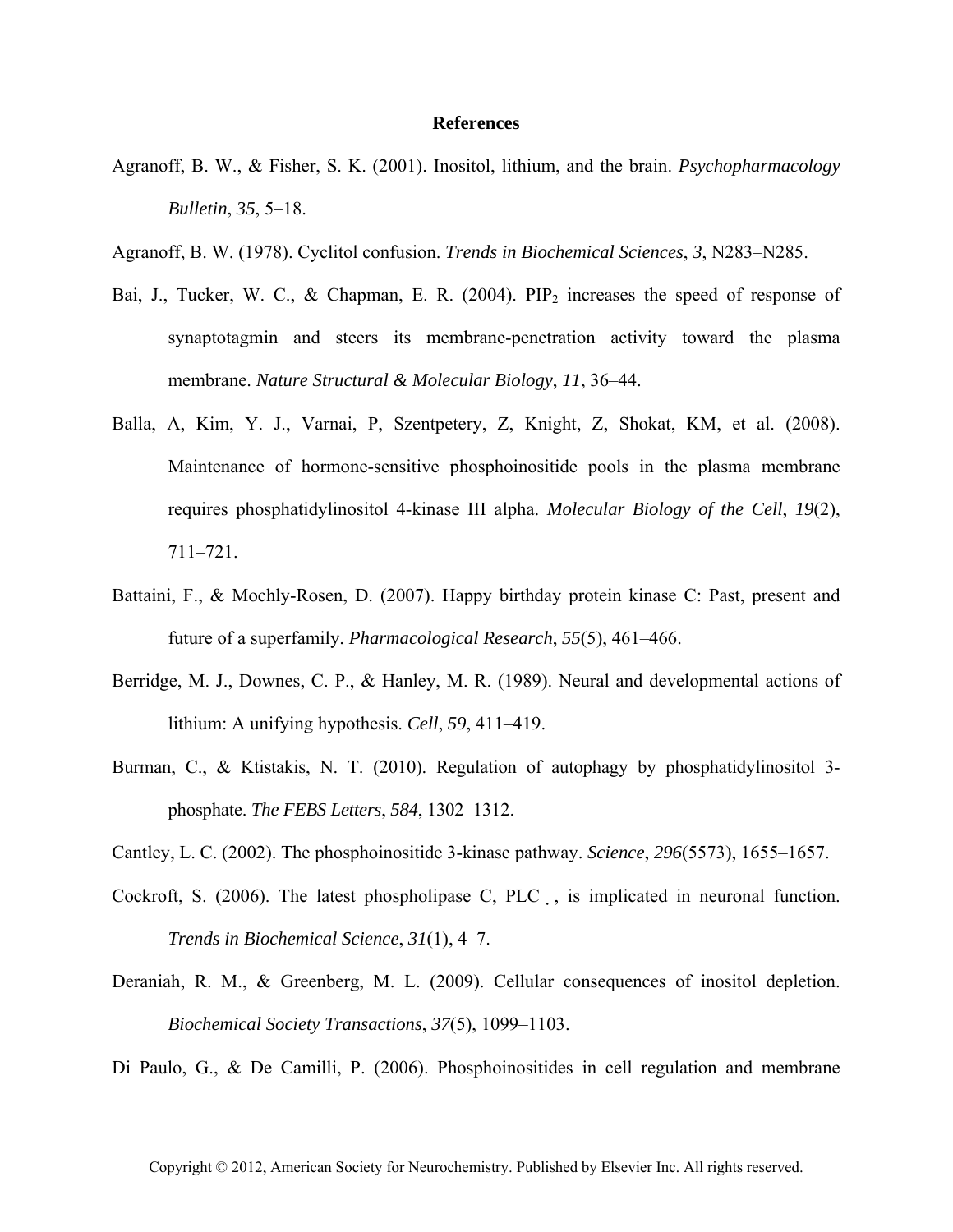dynamics. *Nature*, *443*, 651–657.

- Duronio, V. (2008). The life of a cell: Apoptosis regulation by the PI3K*/*PKB pathway. *Biochemical Journal*, *415*, 333–344.
- Eberhard, D. A., Cooper, C. L., Low, M. G., & Holz, R. W. (1990). Evidence that inositol phospholipids are necessary for exocytosis. Loss of inositol phospholipids and inhibition of secretion in permeabilized cells caused by a bacterial phospholipase C and removal of ATP. *Biochemical Journal*, *268*, 15–25.
- Ferguson, C. J., Lenk, G. M., & Meisler, M. H. (2010). Ptdins(3,5) $P_2$  and autophagy in mouse models of neurodegeneration. *Autophagy*, *6*(1), 170–171.
- Fisher, S. K. (1995). Homologous and heterologous regulation of receptor-stimulated phosphoinositide hydrolysis. *European Journal of Pharmacology*, *288*, 231–250.
- Fisher, S. K., Novak, J. E., & Agranoff, B. W. (2002). Inositol and higher inositol phosphates in neural tissues: Homeostasis, metabolism and functional significance. *Journal of Neurochemistry*, *82*, 736–754.
- Fisher, S. K., Heacock, A. M., & Agranoff, B. W. (1992). Inositol lipids and signal transduction in the nervous system: An update. *Journal of Neurochemistry*, *58*, 18–38.
- Foskett, J. K. (2010). Inositol trisphosphate receptor  $Ca^2$  release channels in neurological diseases. *Pflugers Archiv European Journal of Physiology*, *460*(2), 481–494.
- Guo, J., Wenk, M. R., Pellegrini, L., Onofri, F., Benfenati, F., & De Camilli, P. (2003). Phosphatidylinositol 4-kinase type II alpha is responsible for the phosphatidylinositol 4 kinase activity associated with synaptic vesicles. *Proceedings of the National Academy of Sciences of the United States of America*, *100*(7), 3995–4000.

Harden, T. K., Hicks, S. N., & Sondek, J. (2009). Phospholipase C isozymes as effectors of Ras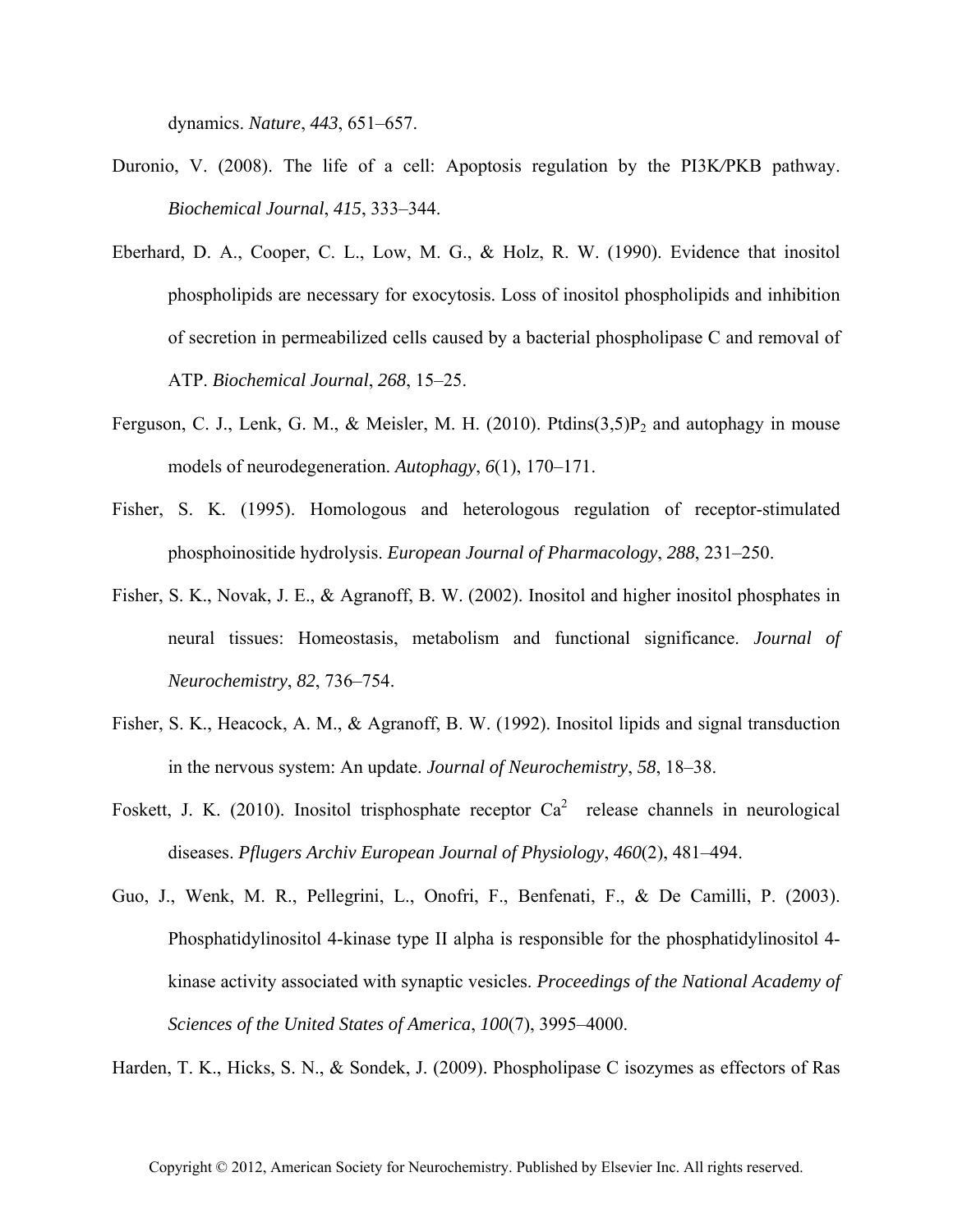superfamily GTPases. *Journal of Lipid Research*, *50*(Suppl.), S243–248.

- Hicks, S. N., Jezyk, M. R., Gershburg, S., Seifert, J. P., Harden, T. K., & Sondek, J. (2008). General and versatile autoinhibition of PLC isozymes. *Molecular Cell*, *31*(3), 383–394.
- Hilgemann, D. W., & Ball, R. (1996). Regulation of cardiac Na,  $Ca^2$ , exchange and KATP potassium channels by PIP2. *Science*, *273*, 956–959.
- Hilgemann, D. W., Feng, S., & Nasuhoglu, C. (2001). The complex and intriguing lives of  $\text{PIP}_2$ with ion channels and transporters. *Science STKE*, *111*, re19.
- Hokin, L. E., & Hokin, M. R. (1955). Effects of acetylcholine on the turnover of phosphoryl units in individual phospholipids of pancreas slices and brain cortex slices. *Biochimica et Biophysica Acta*, *18*, 102–110.
- Irvine, R. F. (2003). 20 years of Ins(1,4,5)P3, and 40 years before. *Nature Reviews Molecular Cell Biology*, *4*, 586–590.
- Irvine, R. F., & Schell, M. J. (2001). Back in the water: The return of the inositol phosphates. *Nature Reviews Molecular Cell Biology*, *2*, 327–338.
- Jope, R. S. (1999). Anti-bipolar therapy: Mechanism of action of lithium. *Molecular Psychiatry*, *4*, 117–128.
- Kutateladze, T. G. (2010). Translation of the phosphoinositide code by PI effectors. *Nature Chemical Biollogy*, *6*, 507–513.
- Logothetis, D. E., Petrou, V. I., Adney, S. K., & Mahajan, R. (2010). Channelopathies linked to plasma membrane phosphoinositides. *Pflugers Archiv European Journal of Physiology*, *460*(2), 321–341.
- Micheva, K. D., Holz, R. W., & Smith, S. J. (2001). Regulation of presynaptic phosphatidylinositol 4,5-biphosphate by neuronal activity. *Journal of*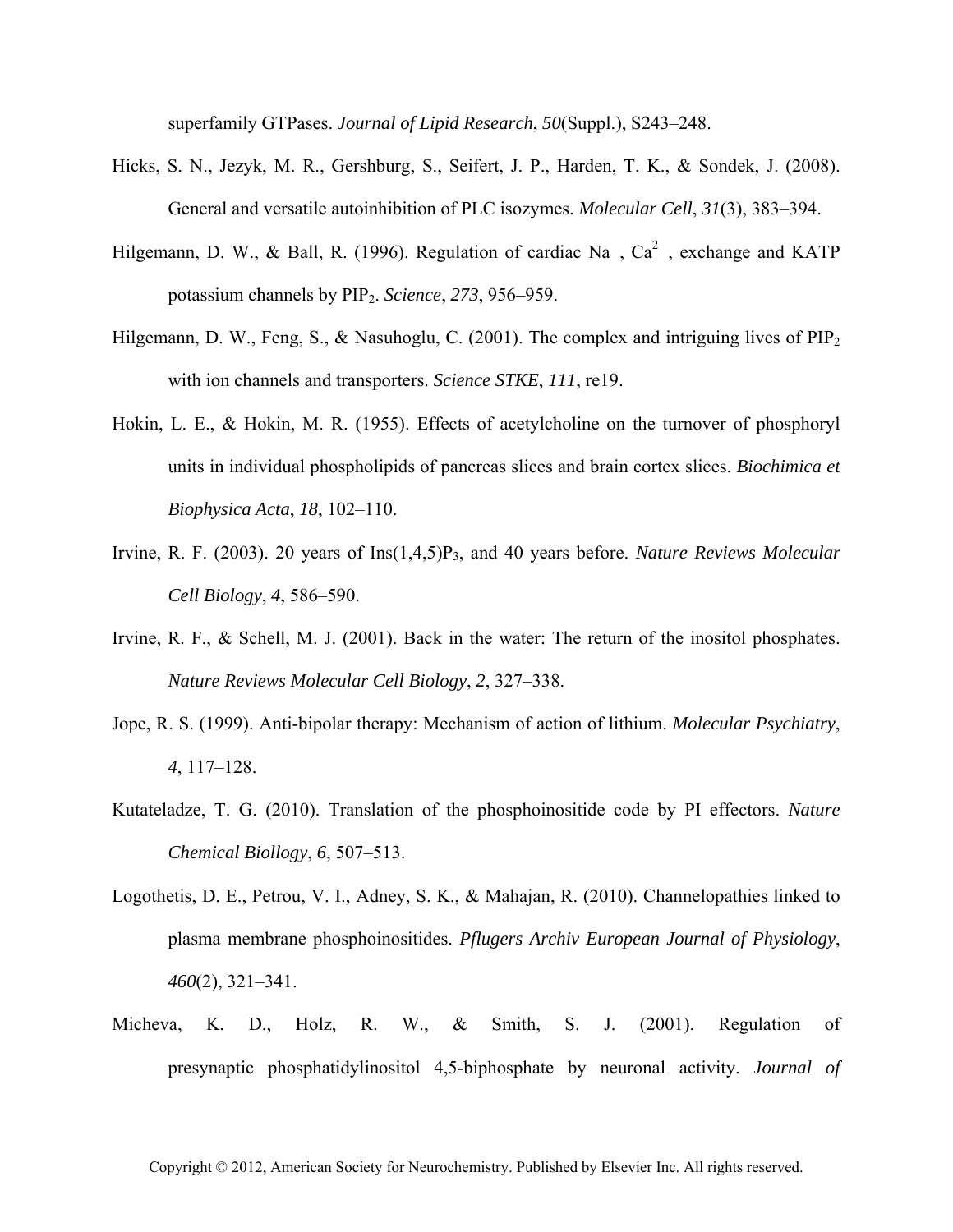*Biological Chemistry*, *154*, 355–368.

- Mikoshiba, K. (1993). Inositol 1,4,5-trisphosphate receptors. *Trends in Pharmacological Sciences*, *14*, 86–89.
- Mikoshiba, K. (2007). IP<sub>3</sub> receptor/Ca<sup>2</sup> channel: From discovery to new signaling concepts. *Journal of Neurochemistry*, *102*, 1426–1446.
- Newton, A. C. (2003). Regulation of the ABC kinases by phosphorylation: Protein kinase C as a paradigm. *Biochemical Journal*, *370*, 361–371.
- Nishizuka, Y. (1995). Protein kinase C and lipid signaling for sustained cellular responses. *The FASEB Journal*, *9*, 484–496.
- Osborne, S., Wen, P. J., & Meunier, F. A. (2006). Phosphoinositide regulation of neuroexocytosis: Adding to the complexity. *Journal of Neurochemistry*, *98*, 336–342.
- Phiel, C. J., & Klein, P. S. (2001). Molecular targets of lithium action. *Annual Review of Pharmacology and Toxicology*, *41*, 789–813.
- Poole, A. W., Pula, G., Hers, I., Crosby, D., & Jones, M. L. (2004). PKC-interacting proteins: From function to pharmacology. *Trends in Pharmacological Sciences*, *25*(10), 528–535.
- Rosse, C., Linch, M., Kermorgant, S., Cameron, A. J. M., Boeckeler, K., & Parker, P. J. (2010). PKC and the control of localized signal dynamics. *Nature Reviews, Molecular Cell Biology*, *11*, 103–112.
- Saarikangas, J., Zhao, H., & Lappalainen, P. (2010). Regulation of the actin cytoskeleton–plasma membrane interplay by by phosphoinositides. *Physiological Reviews*, *90*, 259–289.
- Sasaki, J., Kofuji, S., Itoh, R., Momiyama, T., Takayama, K., Murakami, H., et al. (2010). The PtdIns(3,4)P2 phosphatase INPP4A is a suppressor of excitotoxic neuronal death. *Nature*,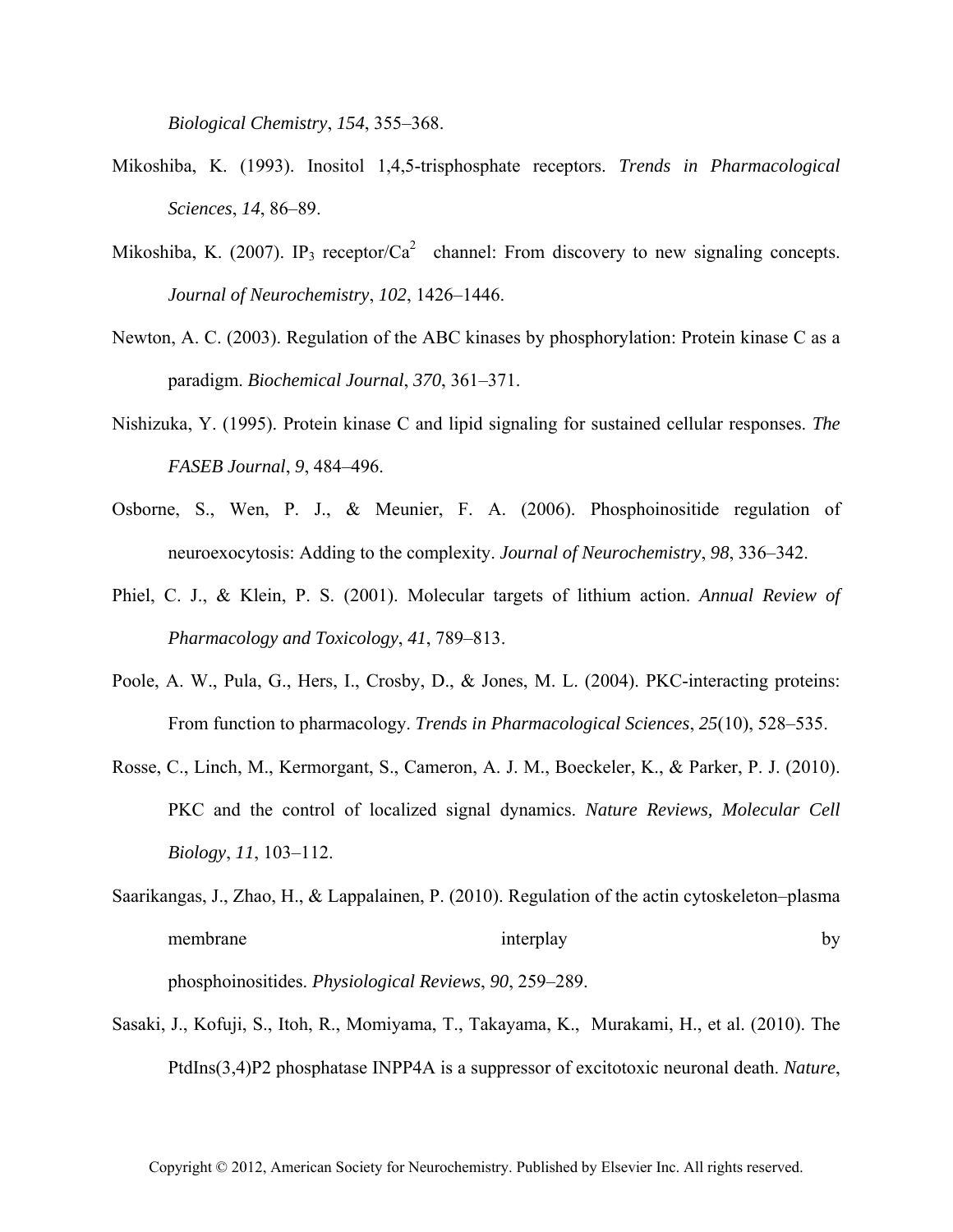*465*, 497–501.

- Sasaki, T., Takasuga, S., Sasaki, J., Kofugi, S., Eguchi, S., Yamazaki, M., et al. (2009). Mammalian phosphoinositide kinases and phosphatases. *Progress in Lipid Research*, *48*, 307–343.
- Shears, S. B. (2004). How versatile are inositol phosphate kinases? *Biochemical Journal*, *377*, 265–280.
- Shears, S. B. (2009). Diphophoinositol polyphosphates: Metabolic messengers? *Molecular Pharmaceutics*, *76*, 236–252.
- Streb, H., Irvine, R. F., Berridge, M. J., & Schultz, I. (1983). Release of  $Ca^2$  from a nonmitochondrial intracellular store in pancreatic acinar cells by inositol-1,4,5 trisphosphate. *Nature*, *306*, 67–69.
- Suh, B-C., & Hille, B. (2010). PIP2 is a necessary cofactor for ion channel function: How and why? *Annual Review of Biophysics*, *37*, 175–195.
- Suh, P. G., Park, J. I., Manzoli, L., Cocco, L., Peak, J. C., Katan, M., et al. (2008). Multiple roles of phosphoinositide-specific phospholipase C isozymes. *BMB Reports*, *41*(6), 415–434.
- Taylor, C. W., Genazzani, A. A., & Morris, S. A. (1999). Expression of inositol trisphosphate receptors. *Cell Calcium*, *26*, 237–251.
- Vanderhyden, V., Devogelaere, B., Missiaen, L., De Smedt, H., Bultynck, G., & Parys, J. B. (2008). Regulation of inositol 1,4,5-trisphosphate-induced  $Ca<sup>2</sup>$  release by reversible phosphorylation and dephosphorylation. *Biochimica et Biophysica Acta*, *1793*(6), 959– 970.

Vergne, I., & Deretic, V. (2010). The role of PI3P phosphatases in the regulation of autophagy.